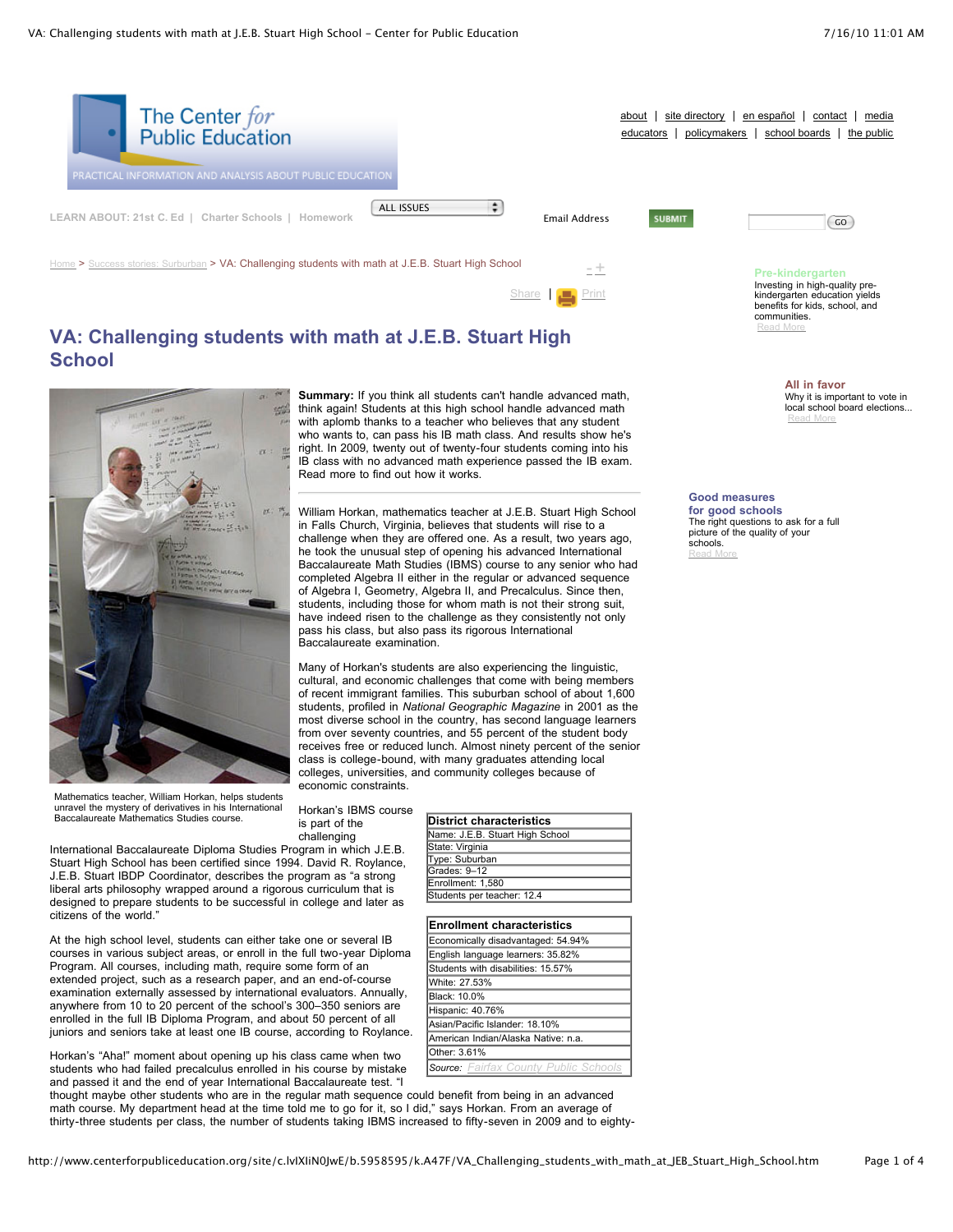seven this year (Horkan now shares responsibility for four classes with another teacher, Keith Kohr).

Horkan firmly believes that students develop their math talents at different rates. "It's like growing. Not everyone grows at the same rate. Some students might 'get' math in fifth grade, others in ninth grade, and some might not truly understand it until twelfth grade," he observes. "If a student doesn't do well in seventh or eighth grade Algebra I for some reason, and the teacher doesn't recognize the student's potential to be a stronger student, that student goes into the regular track and can't take advanced math courses later on. Their high school math career ends at precalculus."

Horkan recruits registrants for IBMS from his own Algebra II students. He also receives recommendations from his fellow math teachers. "Other teachers ask me what kind of student I want recommended for my IBMS class. I don't care what grades they previously had in math or in other courses. If they want to be in my class, I'll take them," Horkan asserts. One student recounted that her brother's success in the class had inspired her to enroll. Horkan has also begun to see a small stream of siblings in IBMS.

#### **Lessons learned: What does it take to begin to turn a school around?**

- Don't be afraid of giving students a challenge. Students will rise to a challenge if you present them with one. "If you give a person a chance to go higher than they did before, they'll at least try, and most of them will actually do it," Horkan says. "Just because someone's not on an honors or advanced track to begin with doesn't mean they can't handle that work later in their educational career."
- Every educational system has room for creativity and experimentation. If you have an idea, look for opportunities and ways to improve the system. Don't just accept things the way they are. "Teachers and school systems should always be looking out for what's best for each student rather than getting locked into one set way of doing things," says Horkan.
- Keep the system as flexible as possible. "There's nothing wrong with tracks or required sequences as long as they aren't inflexible," says Horkan. Rather than lock students into a set math sequence, for example, students should be able to crisscross sequences—or mix and match advanced and regular classes—so that they can take courses that challenge them and so that late bloomers can also take advantage of advanced courses. Further, to enhance students' opportunity for success, "everyone should be put in the highest class that they can succeed in as soon as possible, " notes Horkan. "This is not the same as putting everyone into Algebra I in seventh or eighth grade, as early as possible, which is the current trend."
- A support system—a department or program head, or a principal who believes you should try something—is necessary to implement new ideas. "My former department head gave me the latitude to test my idea, and my current head supports the effort now," asserts Horkan. "When I first wanted to try it, the former school principal also had the attitude of "Go ahead. If it works, great. If it doesn't, try something else." The IB program also supports encouraging more students who are not in advanced or honors programs to "stretch into IB courses," notes David R. Roylance.
- Encourage teachers who teach advanced courses to take professional development courses to increase their ability to teach students who are "middle of the road" students enrolled in advanced courses. David R. Roylance says "It's not always easy for teachers who are used to teaching very high level students to try to raise less advanced students to the level required to succeed in advanced coursework. Bill Horkan's gift is that he can work with students at all different levels and bring them all along successfully."

Part of his students' success arises from Horkan's deep-seated belief that they can pass his course. "If someone doesn't want to take my course, I'm not going to push them into it. Once they're here, however, I'm going to do everything I can to make sure they pass the class." And, once students enroll, Horkan does not recommend that anyone drop the class, nor will he sign the forms for them to do so. "If a student wants to get out, they can ask their parents to get them out, but very few of them do so. I feel that no matter how badly they're doing, they're better off in my class than not."

What makes this math class different? "We focus on problem solving rather than on a lot of memorization that's often required in other courses. Students need to know how to apply what they learn to new material to solve problems. The process of getting to a solution is as important as the answer. Critical and analytical thinking are emphasized," notes Horkan. In addition, students must write a 2,000-word research paper that is math-based, an excellent project that combines math with English skills. Students can select any topic, such as the correlation between number of parents in the household and a student's GPA, or the relationship between the number of hours a student studies for a test and his test grade.

Students' comments reflect how they feel the course enriches their learning experience. One student who enrolled directly from regular Algebra II, skipping precalculus, said: "I really like the class because….It focuses on real world problems, and I can see how math is useful every day…I also never knew how to study for a math test, and now I do." A student enrolled in the IB diploma program echoed her sentiments: "The course material and tests are cumulative so you're always building on your knowledge base. Even if it's math that you studied in another course, we review it and apply it here. It's an integrated way to learn." Another student adds: "I was scared of not being ready for college next year. I knew this course would help me get prepared for the first year of college math classes."

Several extra incentives that can have an impact on college admissions also make this class an attractive one. "Although IBMS is the lowest level of the IB math courses, it is still an advanced course. Students receive a bump up in their GPA for taking the course, plus they have an IB course listed on their transcript if they pass my course and the IB exam. College admissions' officers know the value of an IB course and respond favorably to seeing a challenging course on the record. Sometimes, students can get college credit for it," \* says Horkan. Parents who are concerned about their students enrolling in a challenging course immediately see the value of these incentives. "Parents are the easiest ones to sell on this class," notes Horkan.

The results speak for themselves. Of the fifty-seven students in 2009, twenty-four came from non-advanced mathematics backgrounds and twenty of them passed the IB test. His previous average class size had been thirtythree students with advanced math backgrounds, all of who passed the IB test. "What's important is that we had twenty-four more students taking the class who normally wouldn't have taken it—not only did twenty-four more take it, but twenty of them passed the IB exam. That made me very happy," says Horkan. In his six years of teaching the course, "only two students have ever failed and they had to work hard to do that, like refuse to write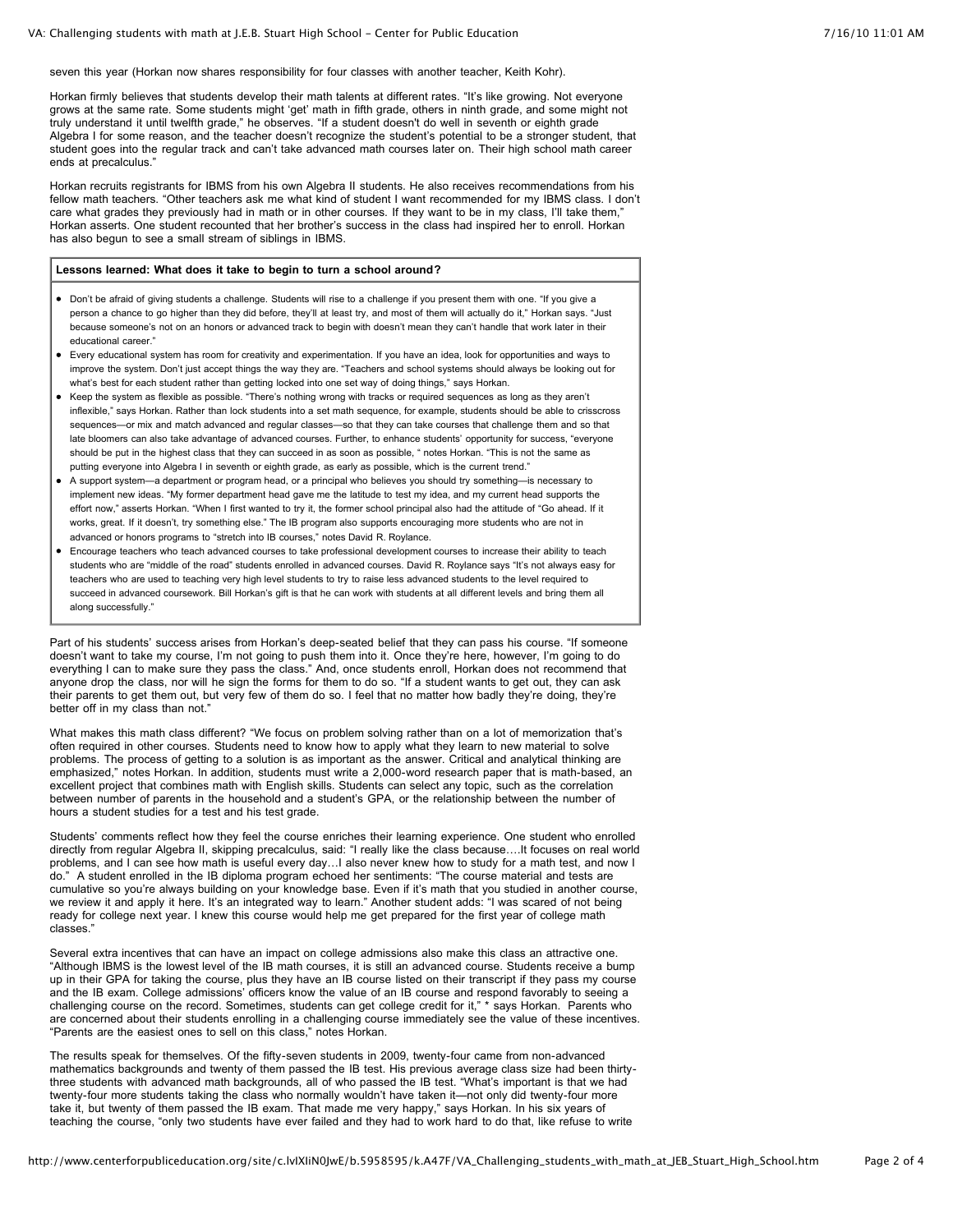the research paper."

Horkan has high expectations for and confidence in his current students: "This year, I'd be surprised if we didn't have at least seventy-five of the eighty-seven students enrolled pass the IB exam in May. That would still be fortytwo people who passed [beyond the thirty-three of two years ago]. Of course, all eighty-seven students passing would be the best possible result. No matter what, they'll all be better prepared to be successful in their college math courses."

Former student, Alex Brahmstedt, now a freshman at George Mason University, couldn't agree more: "[Mr. Horkan's] method of emphasizing note taking and practice of mathematical concepts has helped me out in a positive way. I currently have an A in my statistics class and am able to help out some of my peers. Mr. Horkan's class definitely helped me to become a more prepared student and has allowed me to succeed in college level math."

\* David R. Roylance notes that the Virginia legislature has passed legislation that will mandate equity for IB results with Advanced Placement college credit in Virginia colleges and universities. The legislation awaits the governor's signature.

## **Contact:**

William Horkan Mathematics Instructor J.E.B. Stuart High School 3301 Peace Valley Lane Falls Church, Virginia 22044 [WHorkan@fcps.edu](mailto:WHorkan@fcps.edu)

David R. Roylance International Baccalaureate Diploma Studies Coordinator J.E.B. Stuart High School 3301 Peace Valey Road Falls Church, Virginia 22044

[DRRoylance@fcps.edu](mailto:DRRoylance@fcps.edu) This story was written by Susan Stafford, Ph.D. Stafford, a freelance writer and anthropologist from Alexandria, Va., is the author of<br>*Community College: Is It Right for You?*, published in June 2006 and *Research Papers* 

#### **Posted: April 22, 2010**

©2010 Center for Public Education

**Comments:**

703-824-3945

Showing 1 to 1 of 1 Prev 1 Next

**Anonymous @ 4/24/2010 8:42:34 AM**

This is very nice article on your efforts, Bill. It is teachers with your success oriented attitude that will be the ones that will make a difference. A teacher with a good positive attitude will always be able to succeed in schools where failure was **the only expectation - a negative attitude.**

Make sure that your tests are not designed to induce failure. A test should be viewed as an opportunity for the student to<br>demonstrate his or her personal achievements. My 4 rules of education are the same as yours, I beli **1. Tell them what you are going to teach them.**

**2. Teach them.**

**3. Tell them what you taught them.**

**4. Let them tell you what you taught them and especially noting how mathematics has impacted their life.**

**Keep up the good work, Bill.**

**Dr. Robert Suding -(PhD in Systems Analysis in Educational Management) (Bill's father in law)**

Showing 1 to 1 of 1 Prev 1 Next

**Add your comments:**

Add Your Comments

Your comments will not be posted until they have been approved by the moderator.